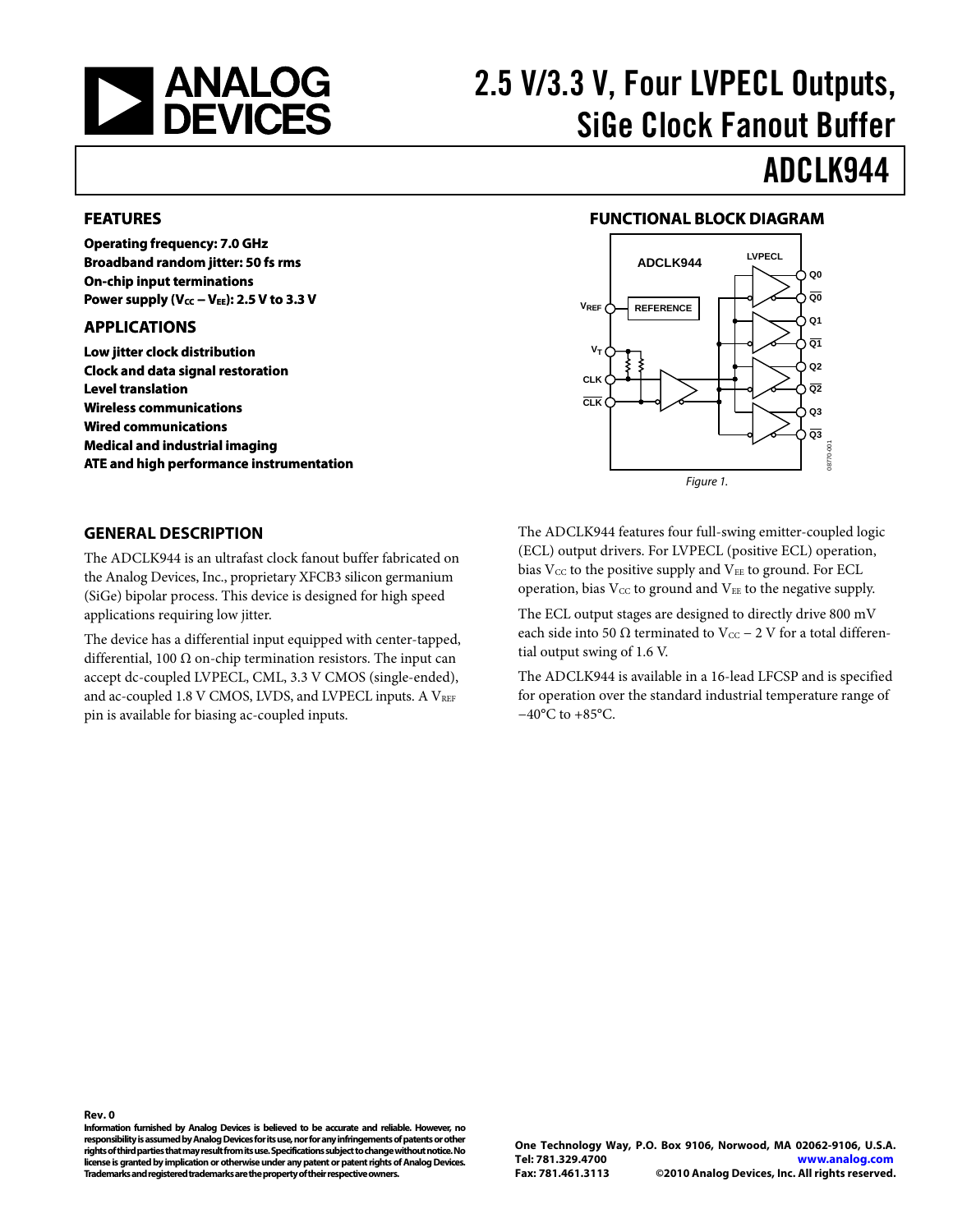# <span id="page-1-0"></span>**TABLE OF CONTENTS**

### **REVISION HISTORY**

3/10-Revision 0: Initial Version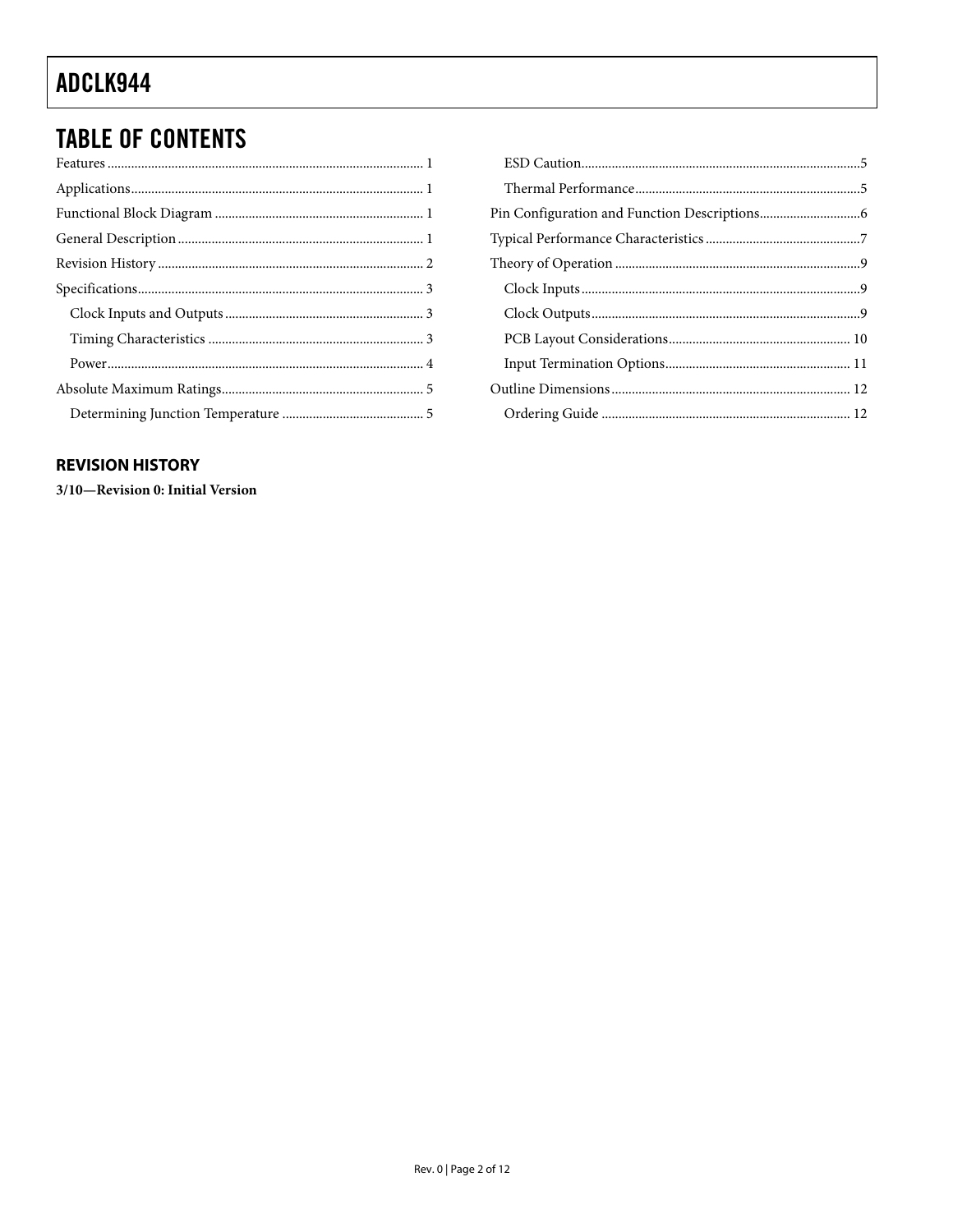### <span id="page-2-0"></span>SPECIFICATIONS

Typical values are given for  $V_{CC} - V_{EE} = 3.3$  V and  $T_A = 25$ °C, unless otherwise noted. Minimum and maximum values are given for the full V<sub>CC</sub> – V<sub>EE</sub> = 3.3 V + 10% to 2.5 V – 5% and T<sub>A</sub> = –40°C to +85°C variation, unless otherwise noted.

### **CLOCK INPUTS AND OUTPUTS**

#### **Table 1.**

| <b>Parameter</b>             | Symbol                | Min             | Typ              | Max              | <b>Unit</b> | <b>Test Conditions/Comments</b>                 |
|------------------------------|-----------------------|-----------------|------------------|------------------|-------------|-------------------------------------------------|
| DC INPUT CHARACTERISTICS     |                       |                 |                  |                  |             |                                                 |
| Input Common-Mode Voltage    | <b>VICM</b>           | $V_{FF} + 1.35$ |                  | $V_{CC}$ $-$ 0.1 | v           |                                                 |
| Input Differential Voltage   | $V_{ID}$              | 0.4             |                  | 3.4              | V p-p       | $\pm$ 1.7 V between input pins                  |
| Input Capacitance            | $C_{IN}$              |                 | 0.4              |                  | pF          |                                                 |
| Input Resistance             | <b>R<sub>IN</sub></b> |                 |                  |                  |             |                                                 |
| Single-Ended Mode            |                       |                 | 50               |                  | Ω           |                                                 |
| Differential Mode            |                       |                 | 100              |                  | Ω           |                                                 |
| Common Mode                  |                       |                 | 50               |                  | $k\Omega$   | $V_T$ open                                      |
| Input Bias Current           |                       |                 | 20               |                  | μA          |                                                 |
| DC OUTPUT CHARACTERISTICS    |                       |                 |                  |                  |             |                                                 |
| Output Voltage High Level    | <b>V<sub>OH</sub></b> | $V_{CC}$ - 1.26 |                  | $V_{cc}$ – 0.76  | v           | Load = 50 $\Omega$ to (V <sub>CC</sub> – 2.0 V) |
| Output Voltage Low Level     | V <sub>OL</sub>       | $V_{cc}$ – 1.99 |                  | $V_{cc}$ – 1.54  | v           | Load = 50 $\Omega$ to (V <sub>CC</sub> – 2.0 V) |
| Output Voltage, Single-Ended | $V_{\Omega}$          | 600             |                  | 960              | mV          | $V_{OH} - V_{OL}$ , output static               |
| Voltage Reference            | <b>VREF</b>           |                 |                  |                  |             |                                                 |
| Output Voltage               |                       |                 | $(V_{cc} + 1)/2$ |                  | v           | $-500$ µA to $+500$ µA                          |
| <b>Output Resistance</b>     |                       |                 | 250              |                  | Ω           |                                                 |

### **TIMING CHARACTERISTICS**

| Table 2.                             |                 |            |        |     |             |                                                             |  |  |
|--------------------------------------|-----------------|------------|--------|-----|-------------|-------------------------------------------------------------|--|--|
| <b>Parameter</b>                     | Symbol          | <b>Min</b> | Typ    | Max | <b>Unit</b> | <b>Test Conditions/Comments</b>                             |  |  |
| <b>AC PERFORMANCE</b>                |                 |            |        |     |             |                                                             |  |  |
| Maximum Output Frequency             |                 | 6.2        | 7.0    |     | GHz         | Differential output voltage swing > 0.8 V<br>(see Figure 4) |  |  |
| Output Rise/Fall Time                | t <sub>R</sub>  | 35         | 50     | 75  | ps          | 20% to 80%, measured differentially                         |  |  |
| Propagation Delay                    | t <sub>PD</sub> | 70         | 100    | 130 | ps          | $V_{ID} = 1.6 V p-p$                                        |  |  |
| <b>Temperature Coefficient</b>       |                 |            | 75     |     | $fs$ /°C    |                                                             |  |  |
| Output-to-Output Skew <sup>1</sup>   |                 |            |        | 15  | ps          |                                                             |  |  |
| Part-to-Part Skew                    |                 |            |        | 35  | ps          | $V_{ID} = 1.6 V p-p$                                        |  |  |
| Additive Time Jitter                 |                 |            |        |     |             |                                                             |  |  |
| Integrated Random Jitter             |                 |            | 26     |     | fs rms      | $BW = 12$ kHz to 20 MHz, $CLK = 1$ GHz                      |  |  |
| Broadband Random Jitter <sup>2</sup> |                 |            | 50     |     | fs rms      | $V_{1D} = 1.6 V p-p$ , 8 V/ns, $V_{1CM} = 2 V$              |  |  |
| <b>CLOCK OUTPUT PHASE NOISE</b>      |                 |            |        |     |             |                                                             |  |  |
| <b>Absolute Phase Noise</b>          |                 |            |        |     |             | Input slew rate $> 1$ V/ns (see Figure 11)                  |  |  |
| $f_{IN} = 1$ GHz                     |                 |            | $-118$ |     | dBc/Hz      | 100 Hz offset                                               |  |  |
|                                      |                 |            | $-135$ |     | dBc/Hz      | 1 kHz offset                                                |  |  |
|                                      |                 |            | $-144$ |     | dBc/Hz      | 10 kHz offset                                               |  |  |
|                                      |                 |            | $-150$ |     | dBc/Hz      | 100 kHz offset                                              |  |  |
|                                      |                 |            | $-150$ |     | dBc/Hz      | >1 MHz offset                                               |  |  |

<sup>1</sup> The output-to-output skew is the difference between any two similar delay paths while operating at the same voltage and temperature.<br><sup>2</sup> Measured at the rising edge of the clock signal: calculated using the SNR of the

<sup>2</sup> Measured at the rising edge of the clock signal; calculated using the SNR of the ADC method.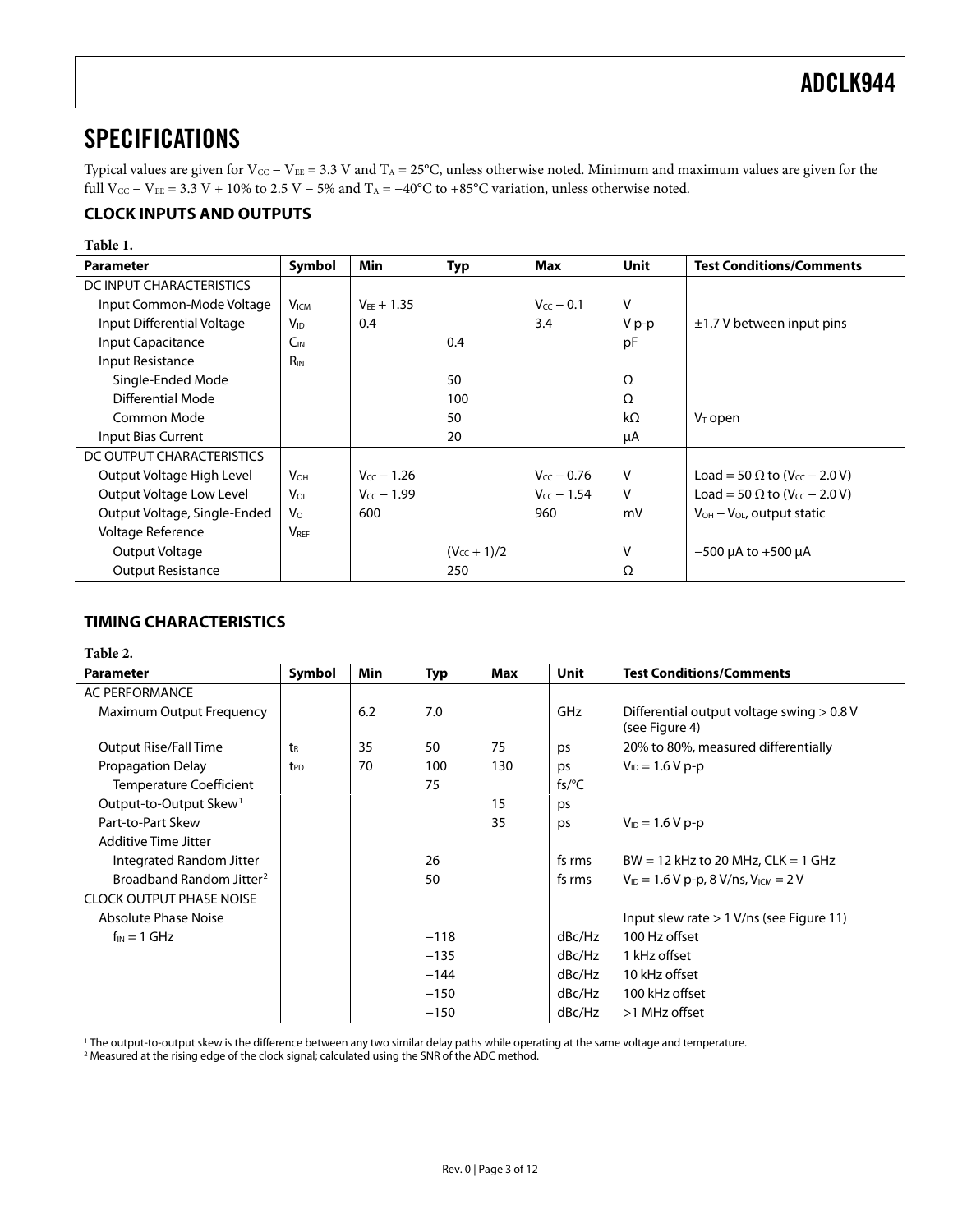### <span id="page-3-0"></span>**POWER**

#### **Table 3.**

| <b>Parameter</b>                           | Symbol                  | Min   | Typ  | Max  | Unit | <b>Test Conditions/Comments</b>                          |
|--------------------------------------------|-------------------------|-------|------|------|------|----------------------------------------------------------|
| <b>POWER SUPPLY</b>                        |                         |       |      |      |      |                                                          |
| Supply Voltage Requirement                 | $V_{CC} - V_{FF}$       | 2.375 |      | 3.63 | v    | $3.3 V + 10\%$ to $2.5 V - 5\%$                          |
| Power Supply Current                       |                         |       |      |      |      | Static                                                   |
| Negative Supply Current                    | <b>I</b> VEE            |       | 35   |      | mA   | $V_{cc} - V_{FF} = 2.5 V \pm 5\%$                        |
|                                            | <b>IVEE</b>             |       | 37   | 49   | mA   | $V_{CC} - V_{FE} = 3.3 V \pm 10\%$                       |
| Positive Supply Current                    | <b>I</b> <sub>VCC</sub> |       | 139  |      | mA   | $V_{CC} - V_{FE} = 2.5 V \pm 5\%$                        |
|                                            | <b>I</b> vcc            |       | 138  | 165  | mA   | $V_{\text{CC}} - V_{\text{FF}} = 3.3 \text{ V} \pm 10\%$ |
| Power Supply Rejection <sup>1</sup>        | <b>PSR</b> vcc          |       | $-3$ |      | ps/V |                                                          |
| Output Swing Supply Rejection <sup>2</sup> | <b>PSR</b> vcc          |       | 28   |      | dB   |                                                          |

<sup>1</sup> Change in t<sub>PD</sub> per change in V<sub>CC</sub>.<br><sup>2</sup> Change in output swing per change in V<sub>CC</sub>.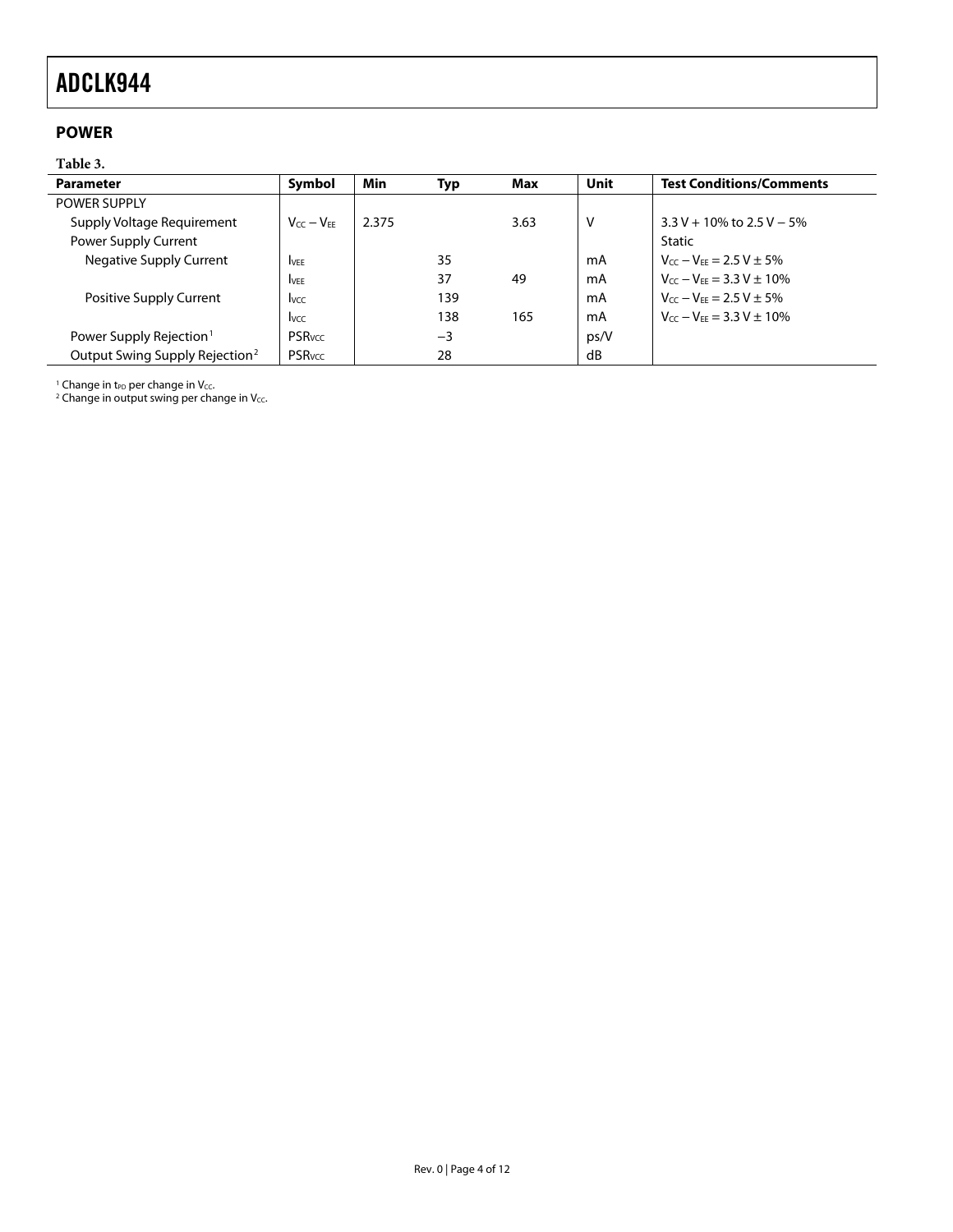### <span id="page-4-0"></span>ABSOLUTE MAXIMUM RATINGS

#### **Table 4.**

| Parameter                                     | Rating                               |
|-----------------------------------------------|--------------------------------------|
| Supply Voltage                                |                                      |
| $V_{CC} - V_{FF}$                             | 6.0V                                 |
| Input Voltage                                 |                                      |
| CLK, CLK                                      | $V_{FF}$ – 0.5 V to $V_{CC}$ + 0.5 V |
| CLK to CLK                                    | ±1.8V                                |
| Input Termination, V <sub>T</sub> to CLK, CLK | $\pm 2V$                             |
| Input Current, CLK, CLK to V <sub>T</sub> Pin | $±40$ mA                             |
| (CML, LVPECL Termination)                     |                                      |
| Maximum Voltage on Output Pins                | $V_{CC}$ + 0.5 V                     |
| <b>Maximum Output Current</b>                 | 35 mA                                |
| Voltage Reference (V <sub>REF</sub> )         | V <sub>CC</sub> to V <sub>FF</sub>   |
| Operating Temperature                         |                                      |
| Ambient Range                                 | $-40^{\circ}$ C to $+85^{\circ}$ C   |
| Junction                                      | $150^{\circ}$ C                      |
| Storage Temperature Range                     | $-65^{\circ}$ C to $+150^{\circ}$ C  |

Stresses above those listed under Absolute Maximum Ratings may cause permanent damage to the device. This is a stress rating only; functional operation of the device at these or any other conditions above those indicated in the operational section of this specification is not implied. Exposure to absolute maximum rating conditions for extended periods may affect device reliability.

### **DETERMINING JUNCTION TEMPERATURE**

To determine the junction temperature on the application printed circuit board (PCB), use the following equation:

 $T_I = T_{CASE} + (\Psi_{IT} \times P_D)$ 

where:

 $T_J$  is the junction temperature ( $\rm ^{o}C$ ). *TCASE* is the case temperature (°C) measured by the customer at the top center of the package. *Ψ<sub>JT</sub>* is as indicated in [Table 5](#page-4-1). *P<sub>D</sub>* is the power dissipation.

Values of  $\theta_{JA}$  are provided for package comparison and PCB design considerations.  $\theta_{JA}$  can be used for a first-order approximation of  $T_J$  using the following equation:

 $T_I = T_A + (\theta_I A \times P_D)$ 

where  $T_A$  is the ambient temperature ( $\rm ^{o}C$ ).

Values of  $\theta_{JB}$  are provided in [Table 5](#page-4-1) for package comparison and PCB design considerations.

#### **ESD CAUTION**



ESD (electrostatic discharge) sensitive device. Charged devices and circuit boards can discharge without detection. Although this product features patented or proprietary protection circuitry, damage may occur on devices subjected to high energy ESD. Therefore, proper ESD precautions should be taken to avoid performance degradation or loss of functionality.

#### **THERMAL PERFORMANCE**

**Table 5.** 

<span id="page-4-1"></span>

| таріе э.<br><b>Parameter</b>                           | Symbol                      | <b>Description</b>             | Value <sup>1</sup> | Unit |
|--------------------------------------------------------|-----------------------------|--------------------------------|--------------------|------|
| Junction-to-Ambient Thermal Resistance                 |                             |                                |                    |      |
| Still Air                                              | $\theta$ ia                 | Per JEDEC JESD51-2             |                    |      |
| 0.0 m/sec Airflow                                      |                             |                                | 78                 | °C/W |
| Moving Air                                             | $\theta$ ima                | Per JEDEC JESD51-6             |                    |      |
| 1.0 m/sec Airflow                                      |                             |                                | 68                 | °C/W |
| 2.5 m/sec Airflow                                      |                             |                                | 61                 | °C/W |
| Junction-to-Board Thermal Resistance                   | $\theta_{\text{\tiny{JB}}}$ | Per JEDEC JESD51-8             |                    |      |
| Moving Air                                             |                             |                                |                    |      |
| 1.0 m/sec Airflow                                      |                             |                                | 49                 | °C/W |
| Junction-to-Case Thermal Resistance (Die-to-Heat Sink) | $\theta$ JC                 | Per MIL-STD-883, Method 1012.1 |                    |      |
| Still Air                                              |                             |                                |                    |      |
| 0.0 m/sec Airflow                                      |                             |                                | 1.5                | °C/W |
| Junction-to-Top-of-Package Characterization Parameter  | $\Psi_{\text{JT}}$          |                                |                    |      |
| Still Air                                              |                             | Per JEDEC JESD51-2             |                    |      |
| 0.0 m/sec Airflow                                      |                             |                                | 2.0                | °C/W |

<sup>1</sup> Results are from simulations. The PCB is a JEDEC multilayer type. Thermal performance for actual applications requires careful inspection of the conditions in the application to determine whether they are similar to those assumed in these calculations.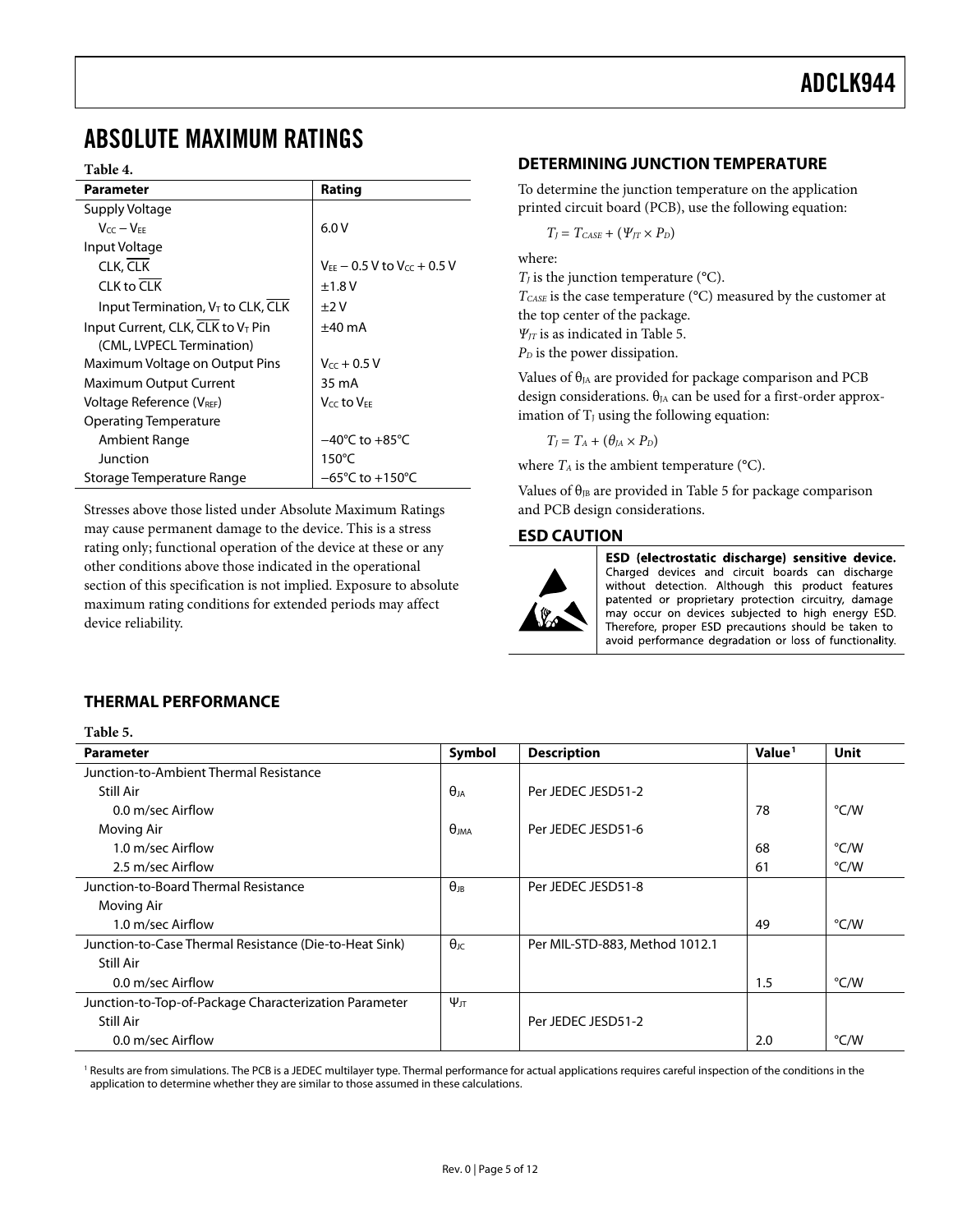# <span id="page-5-0"></span>PIN CONFIGURATION AND FUNCTION DESCRIPTIONS



#### **Table 6. Pin Function Descriptions**

| Pin No. | <b>Mnemonic</b>                  | <b>Description</b>                                                                                        |
|---------|----------------------------------|-----------------------------------------------------------------------------------------------------------|
|         | <b>CLK</b>                       | Differential Input (Positive).                                                                            |
|         | V <sub>T</sub>                   | Center Tap. This pin provides the center tap of a 100 $\Omega$ input resistor for the CLK and CLK inputs. |
|         | <b>VRFF</b>                      | Reference Voltage. This pin provides the reference voltage for biasing ac-coupled CLK and CLK inputs.     |
| 4       | CLK                              | Differential Input (Negative).                                                                            |
| 5, 16   | $V_{EE}$                         | Negative Supply Pin.                                                                                      |
| 6, 7    | $\overline{Q3}$ , $Q3$           | Differential LVPECL Outputs.                                                                              |
| 8, 13   | <b>Vcc</b>                       | Positive Supply Pin.                                                                                      |
| 9,10    | $\overline{Q2}$ , Q <sub>2</sub> | Differential LVPECL Outputs.                                                                              |
| 11, 12  | $\overline{Q1}$ , $Q1$           | Differential LVPECL Outputs.                                                                              |
| 14, 15  | Q0, Q0                           | Differential LVPECL Outputs.                                                                              |
|         | EPAD                             | The exposed pad must be connected to $V_{EE}$ .                                                           |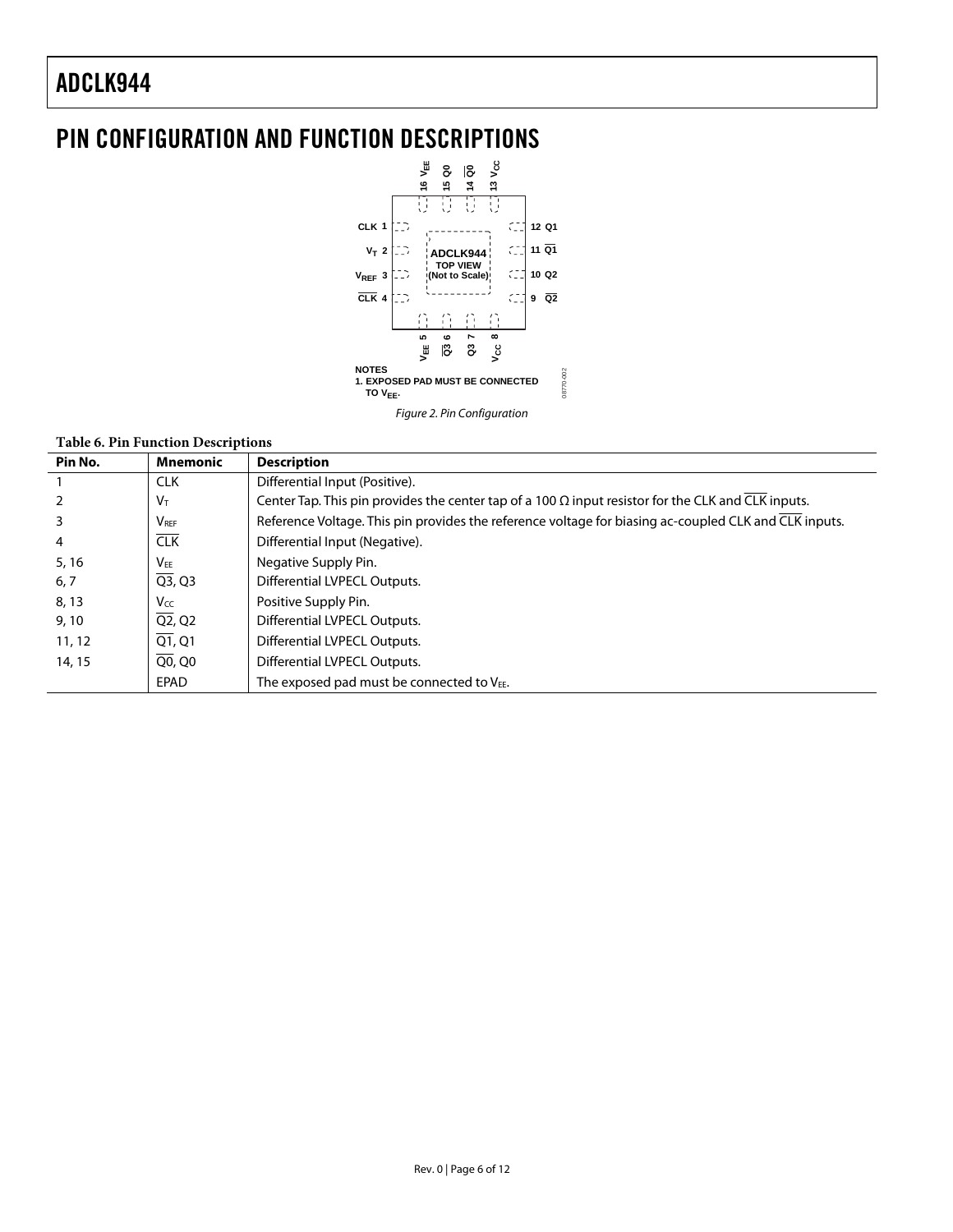## <span id="page-6-0"></span>TYPICAL PERFORMANCE CHARACTERISTICS

 $V_{\text{CC}} = 3.3 \text{ V}, V_{\text{EE}} = 0.0 \text{ V}, V_{\text{ICM}} = V_{\text{REF}}, T_A = 25^{\circ}\text{C}, \text{clock outputs terminated at } 50 \Omega \text{ to } V_{\text{CC}} - 2 \text{ V}, \text{unless otherwise noted.}$ 



<span id="page-6-1"></span>Figure 5. Propagation Delay vs. Differential Input Voltage Swing



Figure 6. LVPECL Differential Output Waveform at 1000 MHz



Figure 7. Differential Output Voltage Swing vs. Power Supply Voltage and Temperature,  $V_{ID} = 1.6 V p-p$ 



Figure 8. Propagation Delay vs. DC Common-Mode Voltage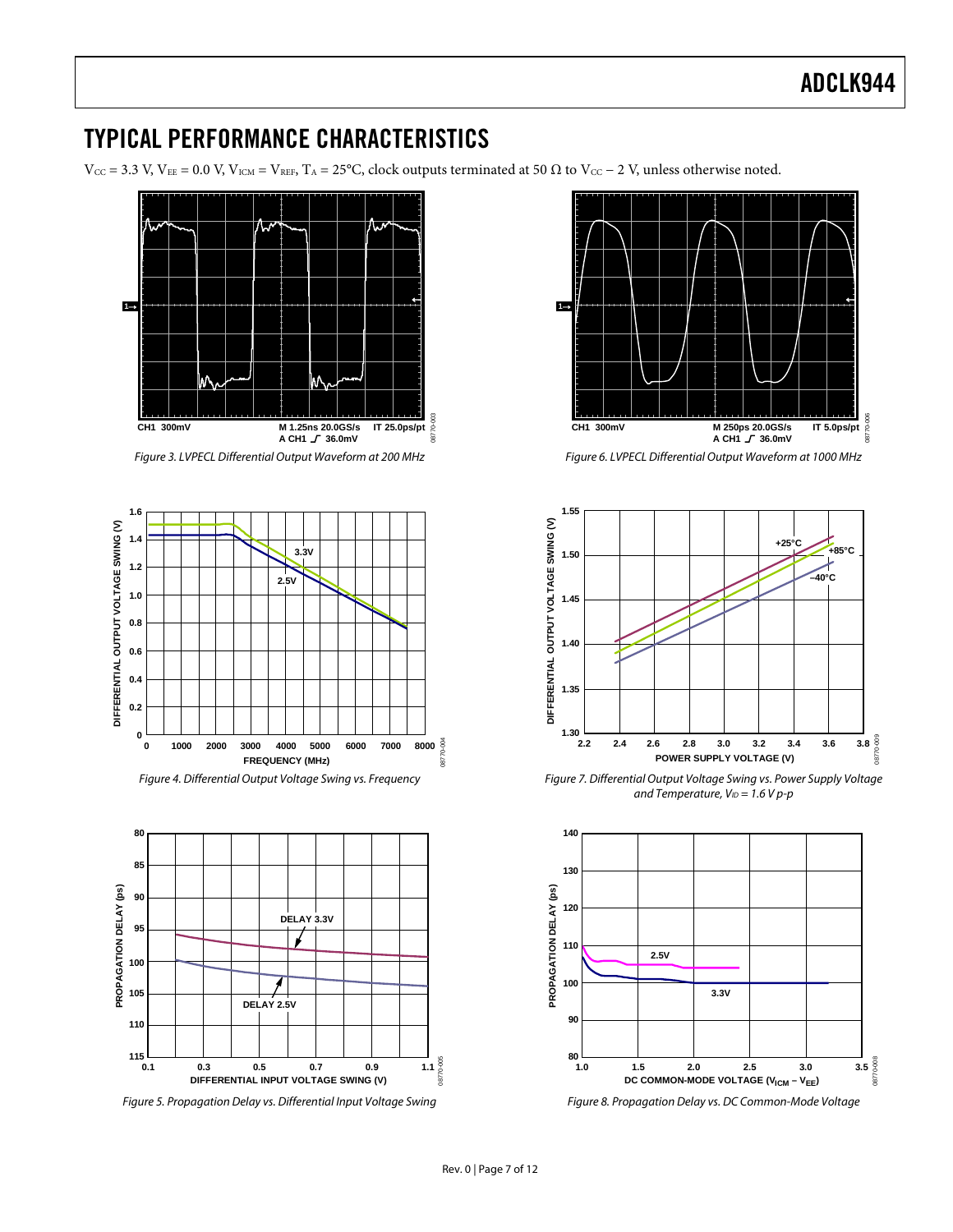

<span id="page-7-0"></span>Figure 9. Power Supply Current vs. Power Supply Voltage and Temperature, All Outputs Loaded (50  $\Omega$  to V $cc - 2$  V)



Figure 10. Absolute Phase Noise Measured at 1 GHz with Agilent E5052B



Figure 11. Random Jitter vs. Input Slew Rate, VID Method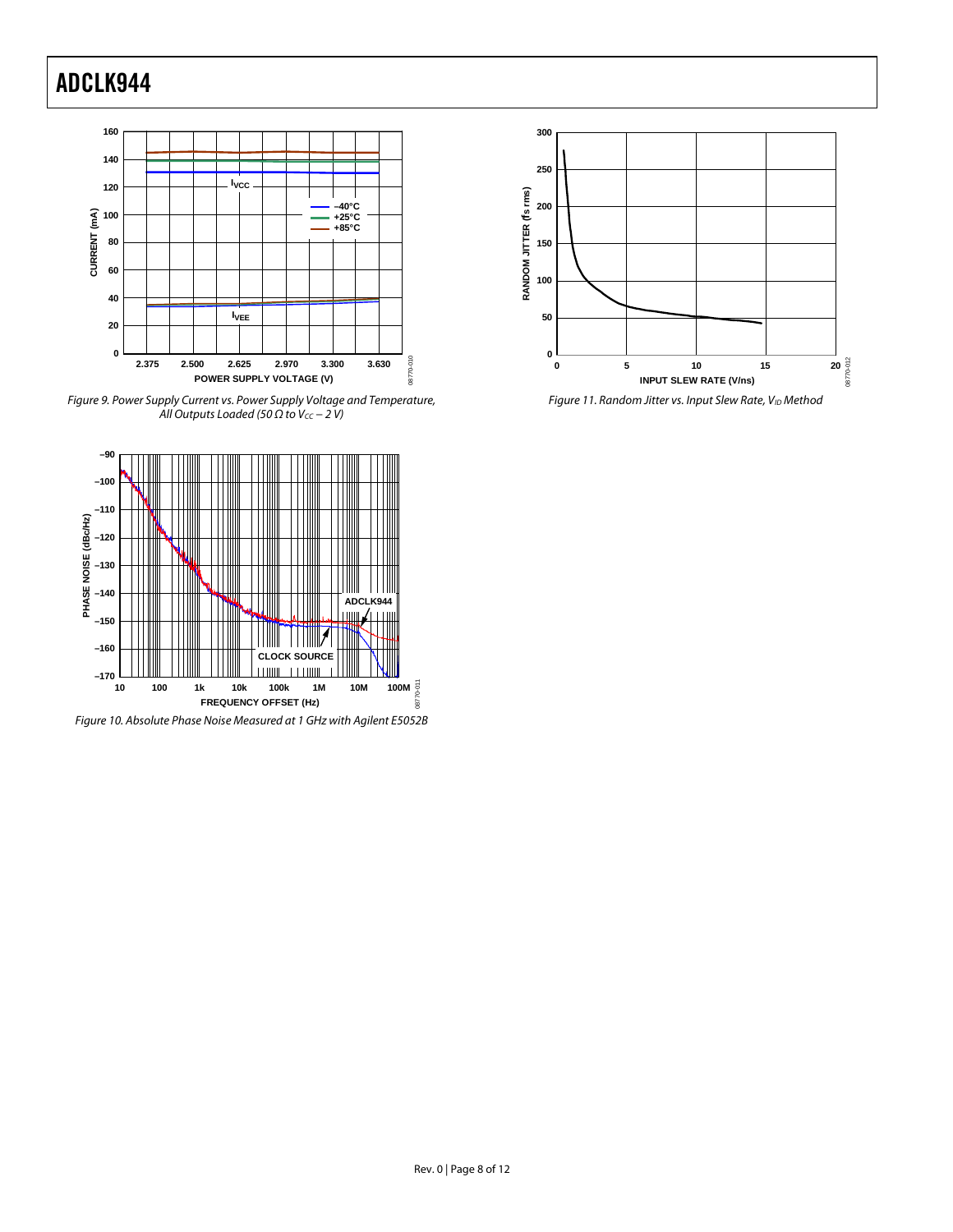### <span id="page-8-0"></span>THEORY OF OPERATION **CLOCK INPUTS**

The ADCLK944 accepts a differential clock input and distributes it to all four LVPECL outputs. The maximum specified frequency is the point at which the output voltage swing is 50% of the standard LVPECL swing (see [Figure 4\)](#page-6-1).

<span id="page-8-1"></span>The device has a differential input equipped with center-tapped, differential, 100  $\Omega$  on-chip termination resistors. The input can accept dc-coupled LVPECL, CML, 3.3 V CMOS (single-ended, 3.3 V operation only), and ac-coupled 1.8 V CMOS, LVDS, and LVPECL inputs. A  $V_{REF}$  pin is available for biasing ac-coupled inputs (see [Figure 20](#page-10-1) and [Figure 21\)](#page-10-2).

Maintain the differential input voltage swing from approximately 400 mV p-p to no more than 3.4 V p-p. See [Figure 18](#page-10-1) through [Figure 21](#page-10-2) for various clock input termination schemes.

Output jitter performance is significantly degraded by an input slew rate below 1 V/ns, as shown in [Figure 11](#page-7-0). The ADCLK944 is specifically designed to minimize added random jitter over a wide input slew rate range. Whenever possible, clamp excessively large input signals with fast Schottky diodes because attenuators reduce the slew rate. Input signal runs of more than a few centimeters should be over low loss dielectrics or cables with good high frequency characteristics.

### **CLOCK OUTPUTS**

<span id="page-8-4"></span>The specified performance necessitates using proper transmission line terminations. The LVPECL outputs of the ADCLK944 are designed to directly drive 800 mV into a 50  $\Omega$  cable or into microstrip/stripline transmission lines terminated with 50  $\Omega$ referenced to  $V_{CC}$  – 2 V, as shown in [Figure 13](#page-8-1). The LVPECL output stage is shown in [Figure 12](#page-8-2). The outputs are designed for best transmission line matching. If high speed signals must be routed more than a centimeter, either the microstrip or the stripline technique is required to ensure proper transition times and to prevent excessive output ringing and pulse-width-dependent propagation delay dispersion.

<span id="page-8-5"></span>

<span id="page-8-3"></span><span id="page-8-2"></span>of the LVPECL Output Stage

[Figure 13](#page-8-1) through [Figure 16](#page-8-3) depict various LVPECL output termination schemes. When dc-coupled,  $V_{CC}$  of the receiving buffer should match VS\_DRV.



Thevenin-equivalent termination uses a resistor network to provide 50 Ω termination to a dc voltage that is below  $V_{OL}$  of the LVPECL driver. In this case, VS\_DRV on the ADCLK944 should equal  $V_{CC}$  of the receiving buffer. Although the resistor combination shown in [Figure 14](#page-8-4) results in a dc bias point of VS\_DRV − 2 V, the actual common-mode voltage is VS\_DRV − 1.3 V because there is additional current flowing from the ADCLK944 LVPECL driver through the pull-down resistor.



Figure 14. DC-Coupled, 3.3 V LVPECL Far-End Thevenin Termination

LVPECL Y-termination (see [Figure 15](#page-8-5)) is an elegant termination scheme that uses the fewest components and offers both oddand even-mode impedance matching. Even-mode impedance matching is an important consideration for closely coupled transmission lines at high frequencies. Its main drawback is that it offers limited flexibility for varying the drive strength of the emitterfollower LVPECL driver. This can be an important consideration when driving long trace lengths but is usually not an issue.



Figure 16. AC-Coupled LVPECL with Parallel Transmission Line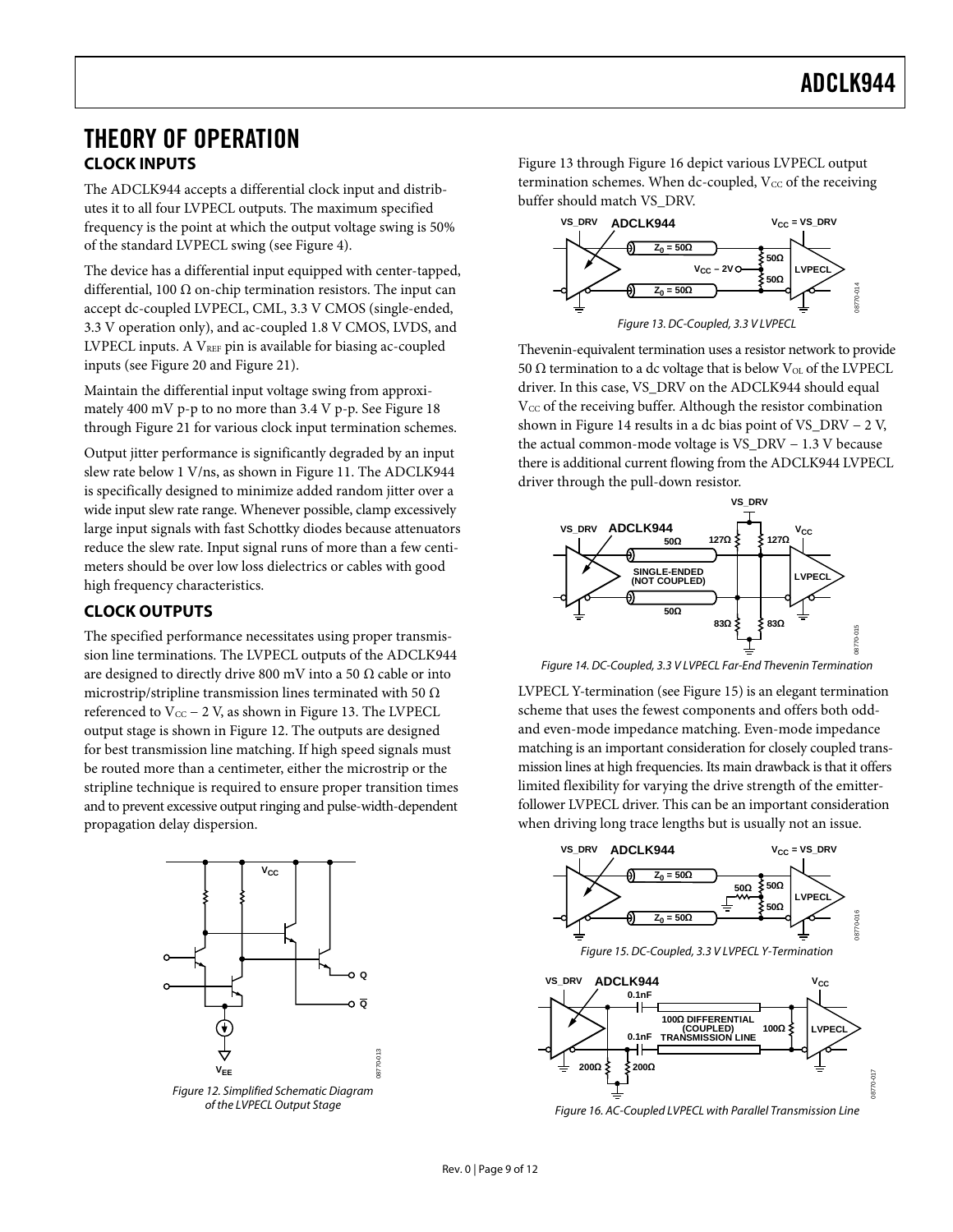### <span id="page-9-0"></span>**PCB LAYOUT CONSIDERATIONS**

The ADCLK944 buffer is designed for very high speed applications. Consequently, high speed design techniques must be used to achieve the specified performance. It is critically important to use low impedance supply planes for both the negative supply ( $V_{EE}$ ) and the positive supply ( $V_{CC}$ ) planes as part of a multilayer board. Providing the lowest inductance return path for switching currents ensures the best possible performance in the target application.

The following references to the ground plane assume that the  $V_{EE}$ power plane is grounded for LVPECL operation. Note that, for ECL operation, the  $V_{CC}$  power plane becomes the ground plane.

It is also important to adequately bypass the input and output supplies. Place a 1 μF electrolytic bypass capacitor within several inches of each Vcc power supply pin to the ground plane. In addition, place multiple high quality 0.001 μF bypass capacitors as close as possible to each V<sub>CC</sub> supply pin, and connect the capacitors to the ground plane with redundant vias. Select high frequency bypass capacitors for minimum inductance and ESR. To improve the effectiveness of the bypass at high frequencies, minimize parasitic layout inductance. Also, avoid discontinuities along input and output transmission lines; such discontinuities can affect jitter performance.

<span id="page-9-1"></span>In a 50  $Ω$  environment, input and output matching have a significant impact on performance. The buffer provides internal 50  $\Omega$ termination resistors for both the CLK and CLK inputs. Normally, the return side is connected to the reference pin that is provided. Bypass the termination potential using ceramic capacitors to prevent undesired aberrations on the input signal due to parasitic inductance in the termination return path. If the inputs are dccoupled to a source, take care to ensure that the pins are within the rated input differential and common-mode voltage ranges.

If the return is floated, the device exhibits a 100  $\Omega$  cross-termination, but the source must then control the common-mode voltage and supply the input bias currents.

ESD/clamp diodes between the input pins prevent the application from developing excessive offsets to the input transistors. ESD diodes are not optimized for best ac performance. When a clamp is required, it is recommended that appropriate external diodes be used.

#### **Exposed Metal Paddle**

The exposed metal paddle on the ADCLK944 package is both an electrical connection and a thermal enhancement. For the device to function properly, the paddle must be properly attached to the V<sub>EE</sub> pins.

When properly mounted, the ADCLK944 also dissipates heat through its exposed paddle. The PCB acts as a heat sink for the ADCLK944. The PCB attachment must provide a good thermal path to a larger heat dissipation area. This requires a grid of vias from the top layer of the PCB down to the  $V_{EE}$  power plane (see [Figure 17\)](#page-9-1). The ADCLK944 evaluation board (ADCLK944/PCBZ) provides an example of how to attach the part to the PCB.



Figure 17. PCB Land for Attaching Exposed Paddle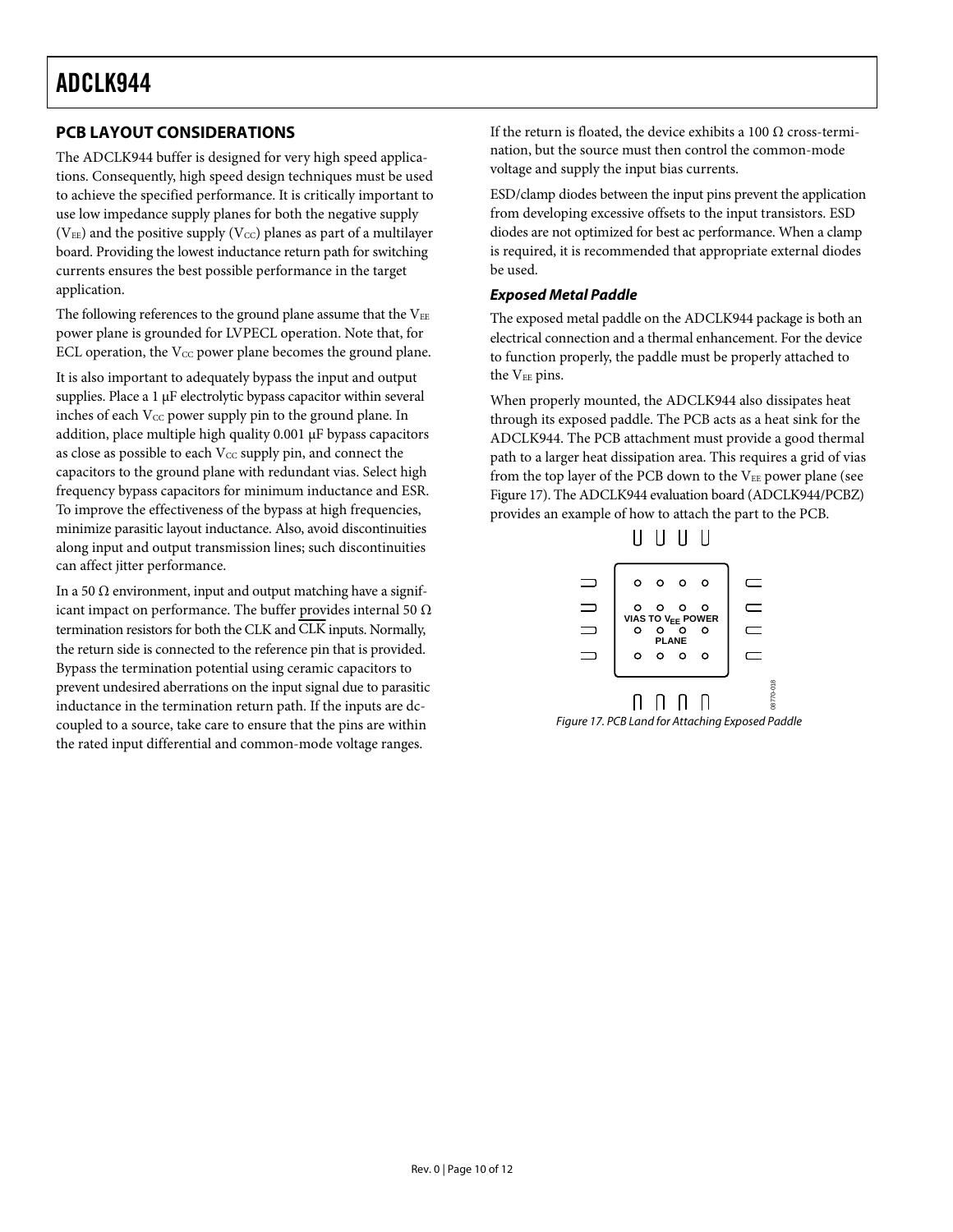#### <span id="page-10-0"></span>**INPUT TERMINATION OPTIONS**



<span id="page-10-1"></span>Figure 18. Interfacing to CML Inputs



Figure 20. AC Coupling Differential Signal Inputs, Such as LVDS



<span id="page-10-2"></span>Figure 19. Interfacing to PECL Inputs



CONNECT V<sub>T</sub>, V<sub>REF</sub>, AND CLK TOGETHER.<br>PLACE A BYPASS CAPACITOR FROM V<sub>T</sub> TO<br>GROUND.<br>ALTERNATIVELY, V<sub>T</sub>, V<sub>REF</sub>, AND CLK CAN BE<br>CONNECTED TOGETHER, GIVING A CLEANER<br>LAYOUT AND A 180° PHASE SHIFT. 022 08770-022

Figure 21. Interfacing to AC-Coupled, Single-Ended Inputs